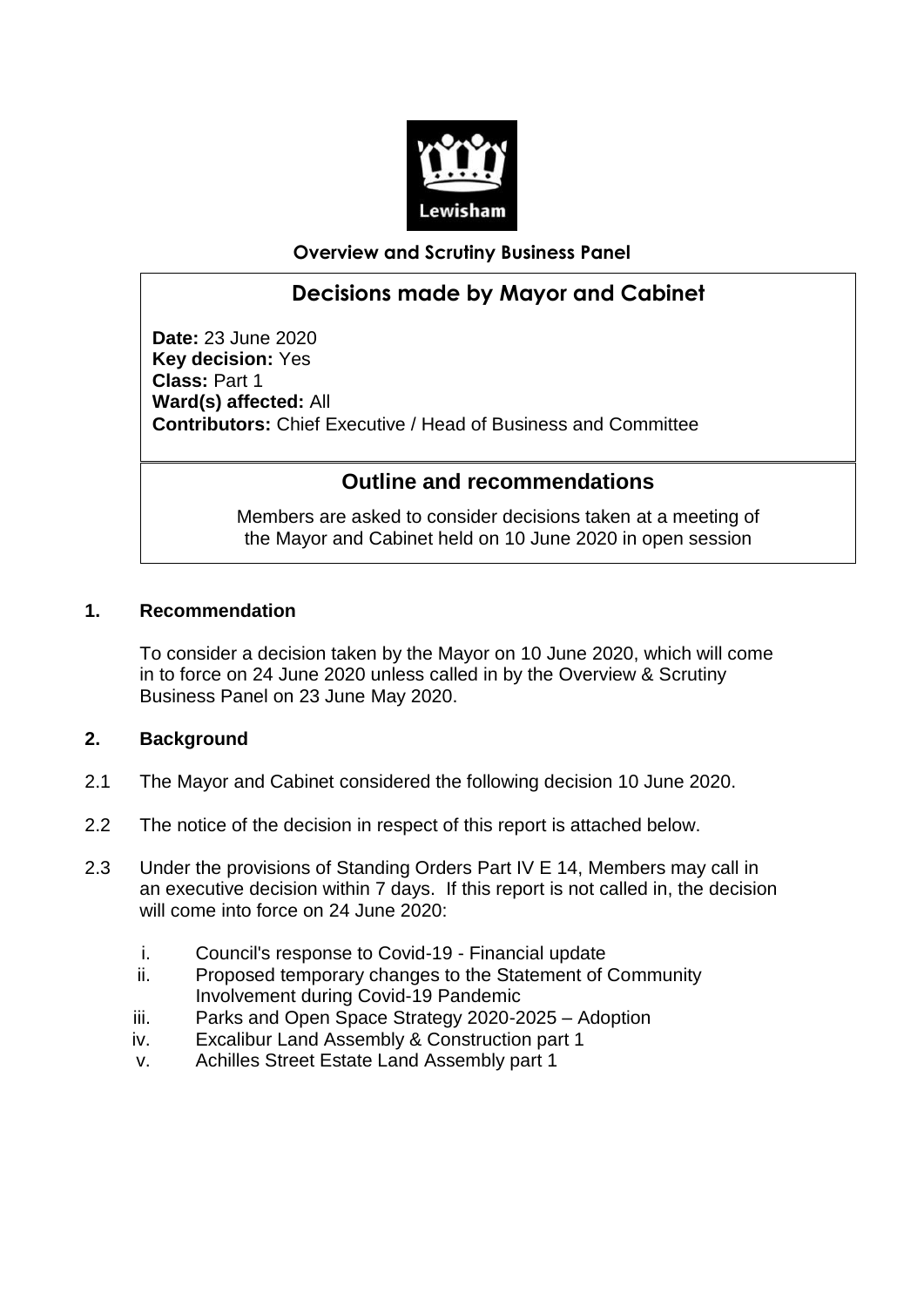

# **NOTICE OF DECISIONS MADE BY THE MAYOR & CABINET**

The Mayor and Cabinet made the following decisions on 10 June 2020. All recommendations shown were agreed by a 10-0 vote of voting Members in attendance.

The decisions will become effective on 24 June 2020 unless called in by the Overview & Scrutiny Business Panel on 23 June 2020.

### **1. Council's response to Covid 19 - Financial update**

Having considered an officer report, and presentations by the Cabinet Member for Finance & Resources, Councillor Amanda De Ryk, and the Chair of the Public Accounts Select Committee, Councillor Jim Mallory, the Mayor and Cabinet agreed that the update be received.

### **2. Proposed temporary changes to the Statement of Community Involvement during Covi19 Pandemic**

Having considered an officer report, and a presentation by the Mayor, the Mayor and Cabinet agreed that:

(1) temporary modifications be made to the Council's Statement of Community Involvement (SCI) to enable the following:

• Threshold for applications being required to go to Planning Committee for decision to be raised from 3 to 5;

• Any application with an amenity society objection to be subject to case review with Chair to determine whether it is referred to planning committee for a decision;

• Any application with 5-9 objections to be subject to case review with Chair to determine whether it is referred to planning committee for a decision;

• Invitations to planning committee meetings and other communications and information (including publication of agendas) relating to planning committee meetings be carried out electronically wherever possible;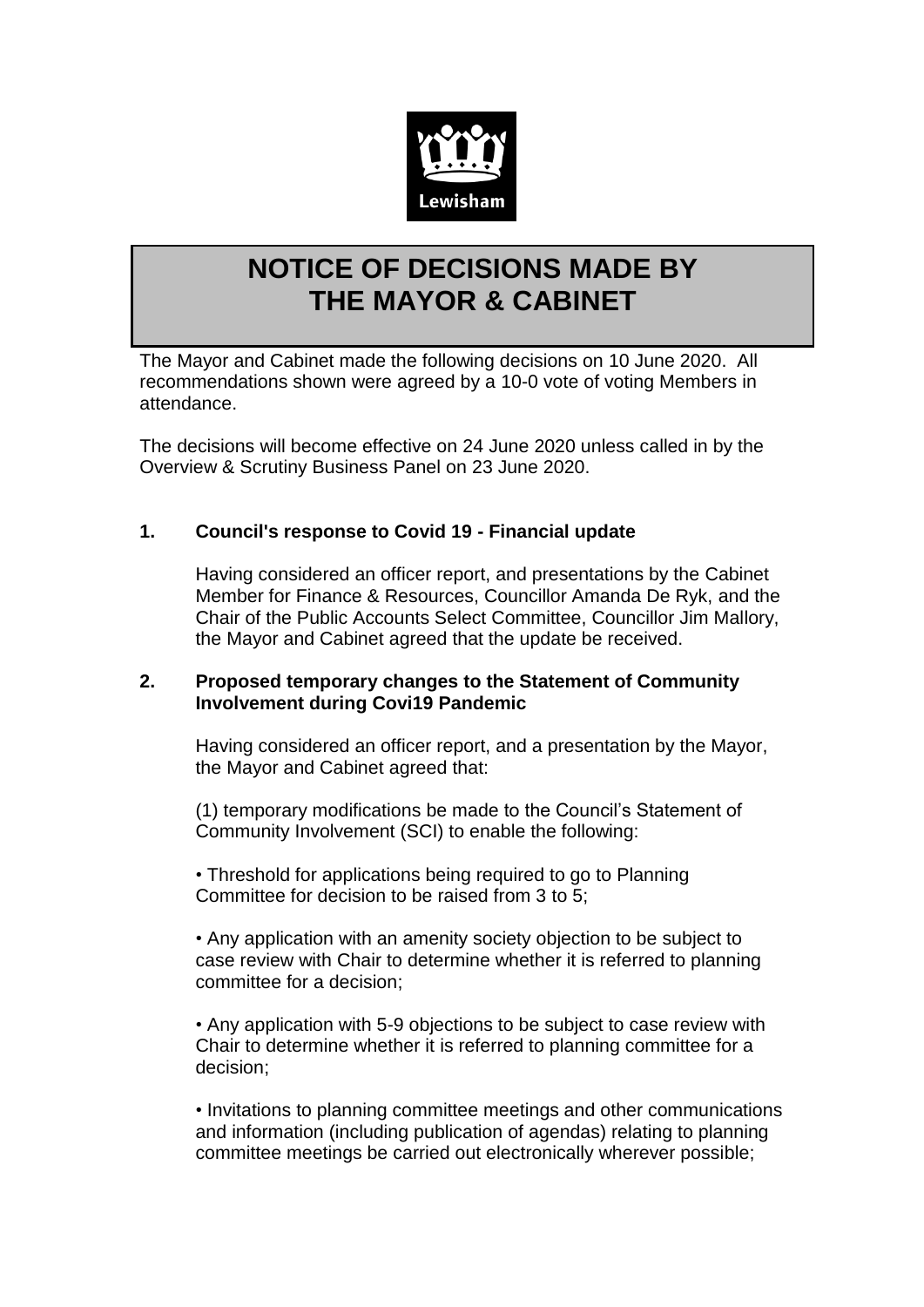• Make it explicit that people wishing to speak at planning committee meetings will need to register to speak in advance of the meeting and will need to submit written copies of their speeches in advance of the meeting;

•A new online format for Local Meetings to be developed and implemented;

• Make any necessary amendments regarding the publication of agendas and decisions

• Above changes to working practices to be reviewed after a 3 month period following introduction.

### **3. Parks and Open Space Strategy 2020-2025 – Adoption**

Having considered an officer report and presentations by the Cabinet Member for Environment & Transport, Councillor Sophie McGeevor, the Chair of the Sustainable Development Select Committee, Councillor Liam Curran,and by Councillors Krupski and Ingleby, the Mayor and Cabinet agreed that the Parks and Open Space Strategy 2020- 2025 be adopted into Council Policy and that Officers prepare a response to the views of the Sustainable Development Select Committee.

#### **4. Excalibur Land Assembly & Construction part 1**

Having considered an open officer report, and a presentation by the Cabinet

Member for Housing, Councillor Paul Bell, the Mayor and Cabinet agreed that:

(1) the progress of the Excalibur Estate Regeneration Scheme as set out be noted;

(2) the rationale be noted for including the land at the former Tenant Management Organisation (TMO) office at 1 Baudwin Road and neighbouring property at 3 Baudwin Road in conjunction with the Excalibur Estate Regeneration Scheme;

(3) the inclusion of the land at the former TMO office at 1 Baudwin Road and neighbouring property at 3 Baudwin Road in conjunction with the Excalibur Estate Regeneration Scheme be approved;

(4) Subject to agreement of the above recommendation and the Phase 3 land being transferred to L&Q, the transfer be approved of the land at 1 & 3 Baudwin Road to L&Q for development subject to the development of Phase 3 going ahead;

(5) Subject to agreement of the above recommendation, authority be delegated to the Executive Director for Housing, Regeneration and